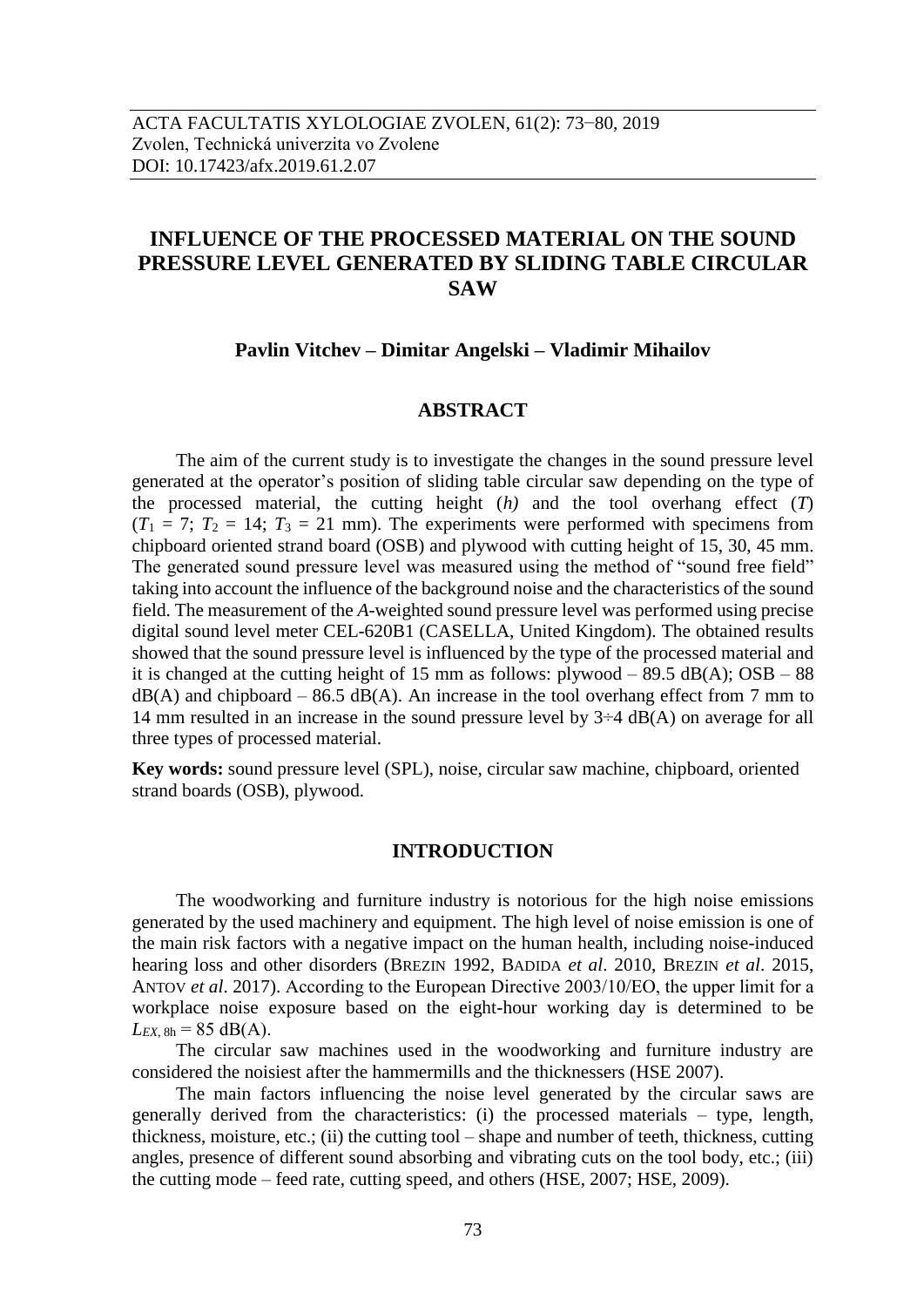One of the main conditions followed by the woodworking machine producers on the market, is the lower noise level generated by their machines. A number of scientific studies investigate the noise emission levels, generated by woodworking circular saws in relation to the parameters of the tool, the characteristics of the processed material and the cutting mode (CHENG *et al* 1998, GOGLIA 1999, HATTORI 2001, SVOREN *et al*. 2007, VITCHEV *et al*. 2018).

According to BIES (1992) the sound power of an idling sawing machine is highly influenced by the characteristics of the circular saw. In its study, the author concludes that the fluctuating lift forces acting on the teeth account for the increased level of the aerodynamic noise.

Other important factors affecting the noise level of a saw blade are the tooth pitch and the number of the saw blade teeth. KOPECKY *et al*. (2012) measured significantly higher (by 4.1 dB) noise levels generated by the circular saw with irregular tooth pitch when compared to the circular saw with regular tooth pitch. KVIETKOVA *et al.* (2015) investigated the influence of the varying number of saw blade teeth on the generated noise during transverse cutting of beech wood. They showed that the noise values were greater in the case of saw blades with fewer teeth.

Various structural characteristics of the circular saw can also affect the level of the generated noise. A number of studies investigate the influence of the compensating slots in the body of a circular saw blade on the noise level during idling ход (BELJO-LUCIC *et al. 2001*, SVOREN *et al.* 2007, SVOREN *et al.* 2009, KVIIETKOVA *et al.* 2015). In various studies the presence of compensating slots result in a significant decrease of the noise levels by 2 to 6.5 dB.

The construction material of the saw blade teeth is also proven to affect the noise generation. More importantly, properly selected construction material with high internal damping potential, may reduce the noise generation up to 11dB (HATTORI *et al.* 1999, HATTORI *et al.* 2001).

The objectives of the current study were to investigate the changes in the sound pressure level generated at the operator's position of sliding table circular saw, depending on the type of the processed material, the cutting height (*h*) and the tool over-hang effect (*T*)*.* 

# **METHODOLOGY**

The experiments were carried out using woodworking sliding table circular saw machine WA 6 (Altendorf, Germany) (Fig. 1). The machine was located on a concrete floor in a room with dimensions, length, width and height –  $L \times B \times H = 18 \times 6 \times 3.5$  m, respectively.



**Fig. 1 Circular saw machine with sliding table, WA6 (Altendorf, Germany).**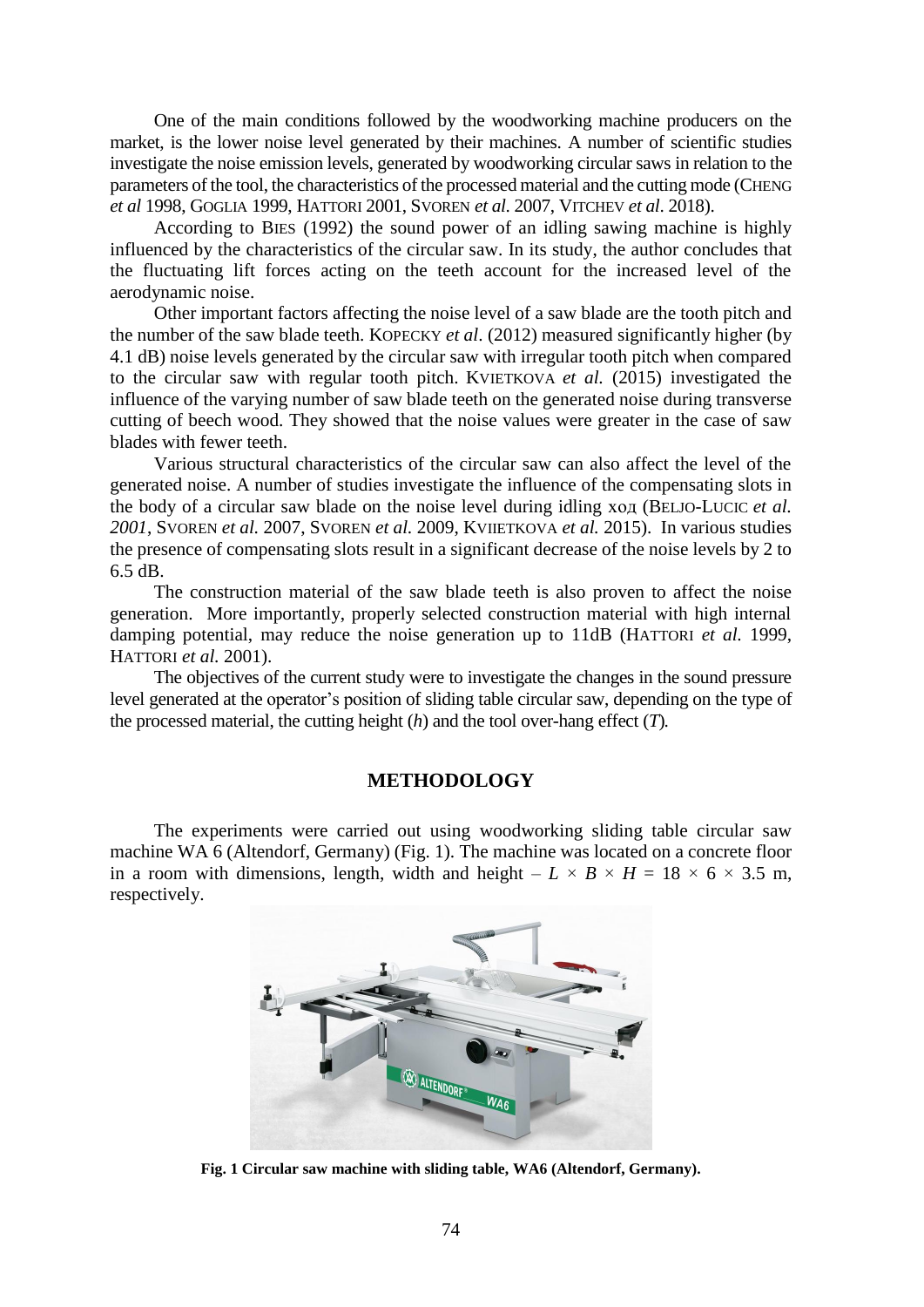The main saw blade of the machine is driven through a belt drive, by an electric motor with  $N = 4$  kW power ensuring rotational speed  $n = 4500$  min<sup>-1</sup> of the circular saw. The scoring saw was not used in the current experiments. In order to limit the background noise level and to measure only the noise generated by the circular saw machine, the aspiration system as well as the other technological equipment did not work.

For the aim of the study, a circular saw blade (Freud, Italy) was used. The technical parameters are presented in Table 1, where: *D* is the outer diameter;  $d$  – bore;  $B$  – width of cut; γ – hook angle; β – sharpening angle; *z* – number of teeth; *n*<sub>1</sub> – maximum rotation speed, tooth shape *W* (alternating left and right tilts). The technical characteristics of the machine and the saw blade ensure cutting speed of  $V_c = 71.65$  m.s<sup>-1</sup>.

| <b>Teeth shape</b> | D   | d  | $\boldsymbol{B}$ | $\mathbf v$ | ß  | z              | $n_1$   | <b>Material of</b>              |
|--------------------|-----|----|------------------|-------------|----|----------------|---------|---------------------------------|
| W                  | mm  | mm | mm               | $\bullet$   | ۰  | N <sub>0</sub> | $min-1$ | the teeth                       |
|                    | 300 | 30 | 3.2              | 10          | 65 | 72             | 6300    | Metal-<br>ceramic<br>hard alloy |

**Tab. 1 Technical characteristics of the used circular saw.**

The experiments were performed with three different wood based materials at three different cutting heights, as follow:

- Particle boards (without deterioration layer): cutting height 15, 30 ( $2 \times 15$ ) and 45 (3  $\times$  15) mm and density  $\rho$  = 660 kg/m<sup>3</sup>;
- Oriented strand boards (OSB): cutting height 15, 30 ( $2 \times 15$ ) and 45 ( $3 \times 15$ ) mm and density  $\rho = 640 \text{ kg/m}^3$ ;
- Plywood boards (birch wood): cutting height 15, 30 ( $2 \times 15$ ) and 45 ( $3 \times 15$ ) mm and density  $\rho = 720 \text{ kg/m}^3$ .

The length of the processed planes was  $L = 1500$  mm and the width of the processed specimens was 50 mm. In this way the likelihood of the additional noise generated as a result of vibrations in the cut-out material is reduced.

The influence of three different levels of the circular saw over-hang:  $T_1 = 7$  mm;  $T_2 = 14$  mm;  $T_3 = 21$  mm (Fig. 2) was also investigated.



**Fig. 2 Schematic representation of the circular saw over-hang effect.**

Further, the *A*-weighted sound pressure level (SPL) depending on the type and the thickness of processed material and the tool over-hang effect was assessed using the method of "sound free field". The measurements were performed in one point, as described in the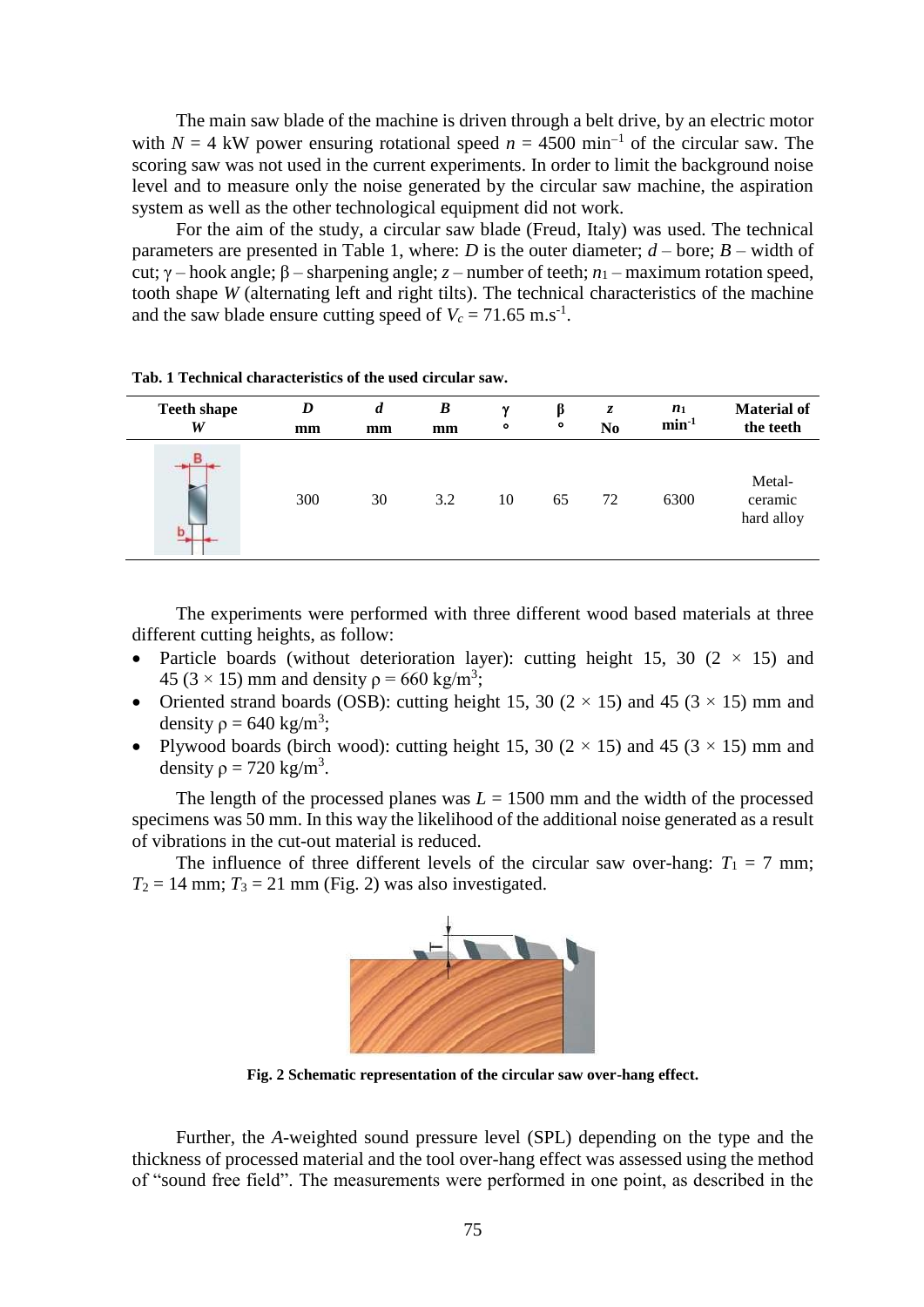BDS ISO 7960 (Annex A), namely: height from the floor – 1500 mm; 400 mm – forward of the axis of rotation of the saw; 200 mm on the left side of the saw in the direction of feeding (Fig. 3).



**Fig. 3 Schematic representation of the microphone position.**

The sound pressure level is measured during idling with mounted circular saw. The height position of the cutting tool over the machine's working plot is equal to the cutting height plus the foreseen overhang (T) of the circular saw over the workpiece.

In the analyses of the results for the sound pressure level, the effects of background noise and sound field characteristics with corresponding correction coefficients *K*<sup>1</sup> and *K*<sup>2</sup> were taken into account and the actual sound pressure level was determined using the following equation:

$$
L_p = L_p' - K_1 - K_2 \tag{1}
$$

where:

 $L_p$  – the actual sound pressure level, dB;

- $L_p$ <sup> $\cdot$ </sup> the measured sound pressure level, dB;
- $K_1$  correction coefficient for the background noise, in the current study  $K_1 = 0$ , since the difference between the background and the generated noise is more than 15 dB, i.e.  $\Delta L > 15$  dB:

 $K_2$  – correction coefficient for the test environment, in the current study  $K_2 = 2.1$ , i.e.

 $K_2$  < 4 – the room is suitable for using the method "Measurement in sound-free field".

The measurements were performed using precise digital sound level meter CEL-620B1 (CASELLA, United Kingdom).

Before the initiation of the experiments, the entire measurement track had been calibrated, using a standard sound source from the same company. The measurements were performed in accordance with BDS EN ISO 3744 and BDS ISO 7960.

## **RESULTS AND DISCUSSION**

It is well-known that the noise levels generated during idling differ from those generated during cutting. Therefore, we assessed and analyzed the results obtained from the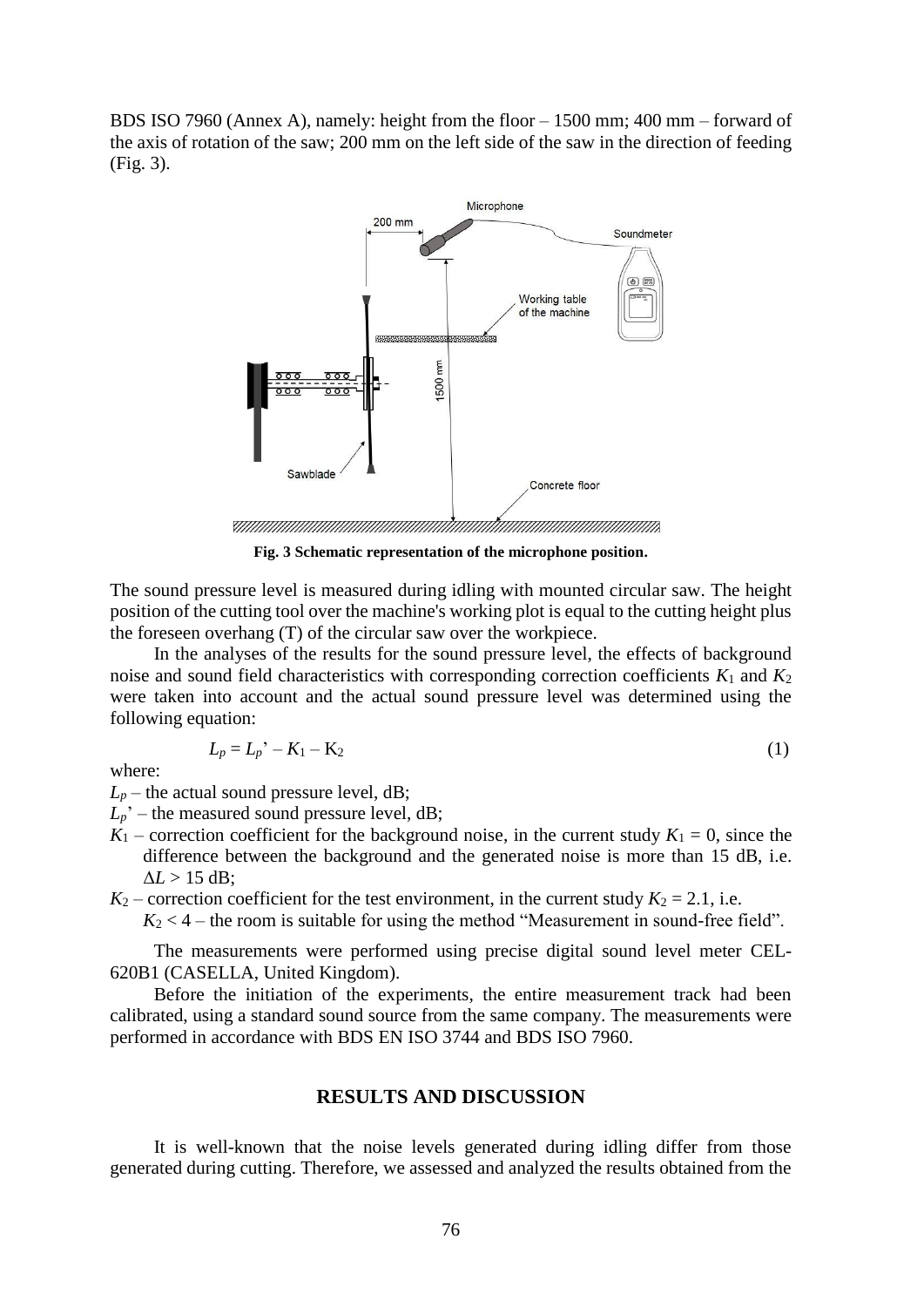two different working modes independently. During the cutting mode of the machine, four series of specimens were processed and the mean sound pressure level is taken into account when analyzing the results.

The influence of the tool overhang effect on the sound pressure level in  $dB(A)$ , generated during idling and cutting mode, is presented in Fig. 4. The results show that during idling with a mounted cutting tool, the sanitary standard of 85 dB(A) is not exceeded only at  $T = 7$  mm. For the other two overhang values of the saw, the levels of the noise emission are significantly increased.



**Fig. 4 Changes in the sound pressure level depending on the type of the processed material (height 15**  mm) and the tool over-hang effect, measured at rotational speed  $n = 4500$  min<sup>-1</sup>.

The highest sound pressure levels were measured during processing the specimens from plywood. As shown in Fig. 4, the maximum value of 98.5 dB(A) was achieved at tool overhang  $T = 21$  mm, which is by 5 dB(A) higher when compared to 93.5 dB(A), measured at  $T = 7$  mm. Regarding the influence of the processed material, the lowest noise levels were measured during processing of specimens from chipboard, followed by OSB and plywood. The measured values at  $T = 7$  nm are as follows: for chipboard – 86.5 dB(A), for OSB – 88.5  $dB(A)$  and for plywood – 93.5 dB(A). With the increase of the overhang effect of the circular saw, the air compression and the turbulence generated by the tool rotation increase as well. As a result, the aerodynamic noise increases significantly, which explains the observed higher levels of generated noise. Our results are in good correlation with the observations of other authors (BIES 1992, BELJO-LUCIC *et al. 2001,* SVOREN *et al.* 2007, KOPECKY *et al.* 2012).

The influence of the cutting height on the changes of the sound pressure level is shown in Fig. 5. The results show that the noise levels are not significantly influenced by the cutting height from 15 to 30 mm for the respective processed materials.

An increase in the cutting height from 30 to 45 mm resulted in an increase in the sound pressure level in a similar manner for all three processed materials. The increased sound pressure level, measured at cutting height of 45 mm is by 2 dB(A) higher compared to the cutting height 30 mm for the all three processed materials.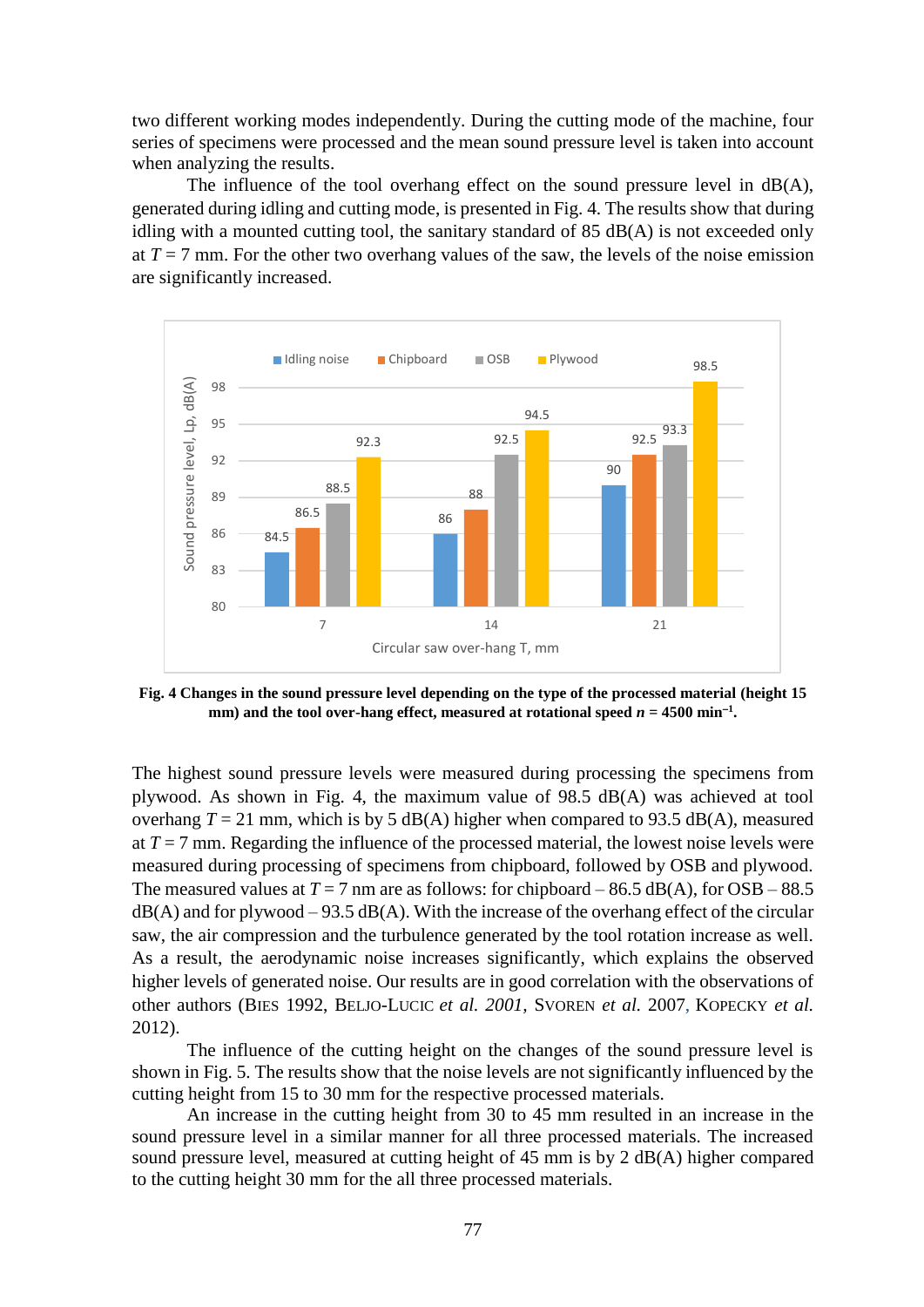

**Fig. 5 Changes in the sound pressure level depending on the cutting height, measured at rotational**  speed of the circular saw  $n = 4500$  min<sup>-1</sup>.

The obtained results correlate and in some cases surpass the values for sound pressure level provided by different companies and presented in the technical characteristics of the circular saws (LEUCO, FREUD, LEITZ etc.). The difference in the noise levels, generated by processing of the different specimens could also be explained by the different structures of the wood. Significantly higher noise levels measured during processing of the plywood specimens, which also have the highest density ( $\rho = 720 \text{ kg/m}^3$ ) compared to the other materials is probably due to, on one hand, the presence of adhesive layers between the individual veneer sheets, and on the other hand – the mutual perpendicular arrangement of the veneer sheets resulting in both longitudinal and transverse cuts of the wood fibers.

During processing of OSB, higher noise levels are measured, when compared to the values measured during chipboard processing. These results can be explained by the relatively chaotic layout of the large-scale particles, as a result of which cavities are formed in the slab which contribute to the production of greater noise during cutting.

The chipboards have relatively homogenous structure in the longitudinal and transverse direction of the three materials used. Those structural characteristics of the material may explain the lowest level of noise generated during cutting.

## **CONCLUSIONS**

The experimental results of this study aimed at investigating the changes in the sound pressure level, generated by woodworking sliding table circular saw and depending on the type of the processed material and the tool overhang effect.

Based on the obtained results

the following conclusions can be drawn:

• During idling with a mounted tool and at tool over-hang  $T = 7$  mm, the generated sound pressure level is under the sanitary standard of 85 dB(A) (see Fig. 4). In practice, these conditions are not realistic because during idling the tool overhang is equal to the thickness of the processed material plus the tool overhang during cutting.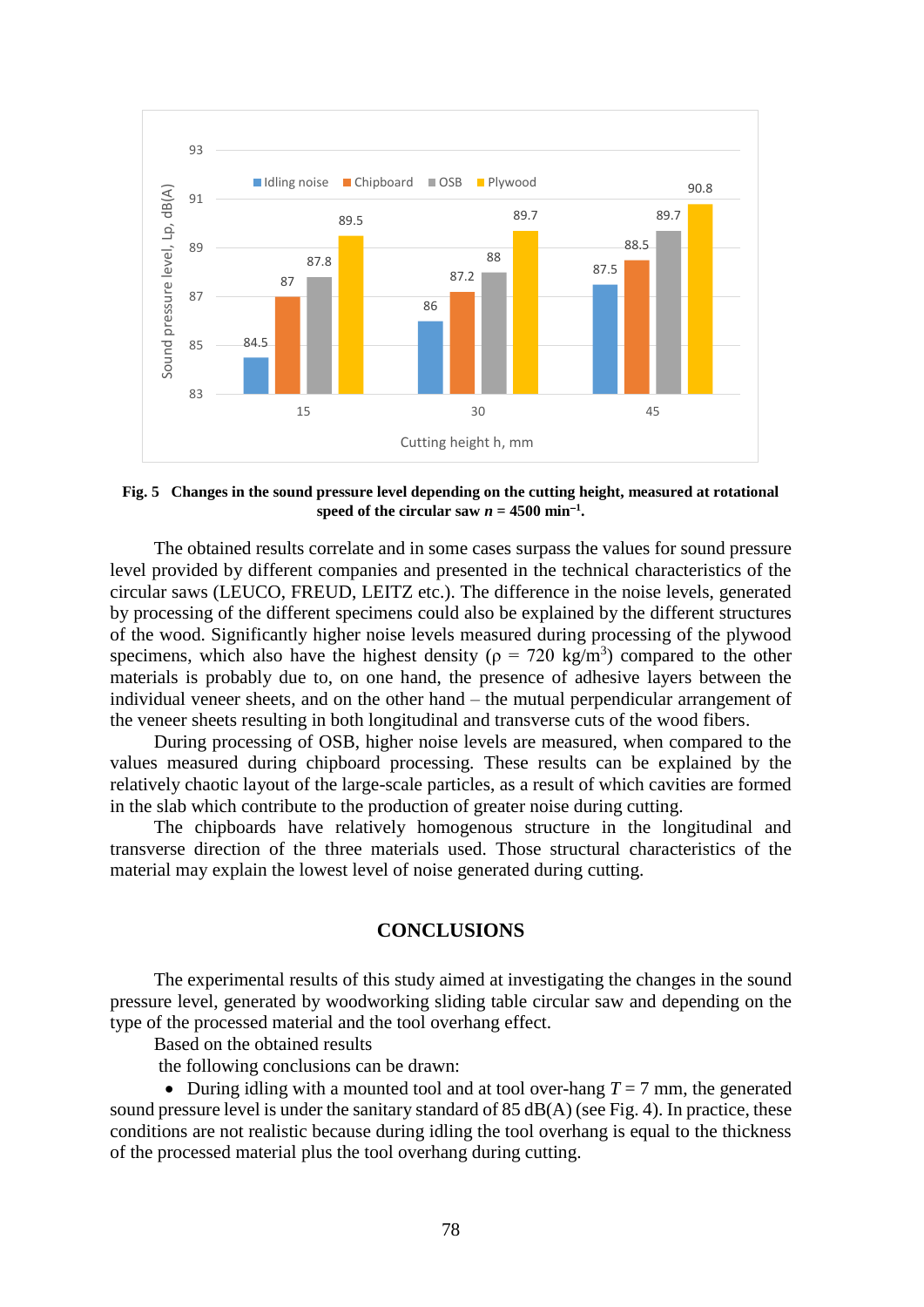• During cutting mode of the machine, the sanitary standard of 85 dB(A) is increased during processing of the all three wood based materials.

• The overhang of the circular saw above the cutting height influenced significantly the generated sound pressure level. This is due to the increased levels of the aerodynamic noise generated by the rotation of the cutting tool. Therefore, in order to ensure lower noise levels, the tool overhang should be minimal.

• Regarding the processed wood based materials, the highest sound pressure level was generated during cutting of specimens from plywood (89.5 dB(A) followed by OSB (88  $dB(A)$  and chipboard (86.5 dB(A).

• The results from the current study can be used to determine the safe exposure duration for operators of the woodworking sliding table circular saw.

# **REFERENCES**

ANTOV, P., NEYKOV, N. 2017. Costs of occupational accidents in the Bulgarian woodworking and furniture industry. In Proceedings of the 3rd International Scientific Conference Wood technology & Product design, 11-14 September 2017, Ohrid, Republic of Macedonia, Vol. III, p. 213–221, ISBN 978-608-4723-02-8.

BADIDA, M., ANNOVA, J. LUMNITZER, E. KISS, I. 2010. Evaluation of hearing loss of human in working condition using audiometrical measurements. In International Journal of Engineering 8 (2):  $141 - 144$ .

BDS EN ISO 3744:2010, Acoustics – Determination of sound power levels and sound energy levels of noise sources using sound pressure – Engineering methods for an essentially free field over a reflecting plane.

BDS ISO 7960:2005, Airborne noise emitted by machine tools – Operating conditions for woodworking machines.

BELJO-LUCIC, R., GOGLIA, V. 2001. Some possibilities for reducing circular saw idling noise. In Journal of wood science  $47$  (5): 389-393.

BIES, D. A. 1992. Circular saw aerodynamic noise. In Journal of Sound and Vibration 154 (3):  $495 - 513$ .

BREZIN, V. 1992. Ohrana na truda v durvoobrabotvaneto. Zemizdat 1992. p. 215, ISBN 954-05-075-3. BREZIN, V., ANTOV, P. 2015. Injenerna Ekologia. Publishing House of University of Forestry 2015. p. 259, ISBN 978-954-332-135-3.

CHENG, WH., YOKOCHI, H., KIMURA, S. 1998. Aerodynamic sound and self-excited vibration of circular saw with step thickness - I: Comparison of dynamic characteristics between the common circular saw and the circular saw with step thickness. In Journal of wood science, 44(3): 177–185, ISSN: 1435-0211, E-ISSN: 1611-4663.

Directive 2003/10/EC of the European Parliament and of the Council of 6 February 2003 on the minimum health and safety requirements regarding the exposure of workers to the risks arising from physical agents (noise) (Seventeenth individual Directive within the meaning of Article 16 (1) of Directive 89/391/EEC). Available at: http://eur-lex.europa.eu/legalcontent/EN/TXT/ ?uri=CELEX:32003L0010.

GOGLIA, V. 1999. Some possibilities of reducing circular saw idling noise. In Proceedings of 14th Inter-national Wood Machining Seminar, Volume 2, 12–19 September, Paris, France, pp. 345–353. HATTORI, N., IIDA, T. 1999. Idling noise from circular saws made of metals with different damping capacities. In Journal of wood science 45(5): 392–395, ISSN: 1435-0211, E-ISSN: 1611-4663.

HATTORI, N. 2001. Suppression of the whistling noise in circular saws using commercially  $$ available damping metal. In Holz als Roh-und Werkstoff, 59, pp. 394–398.

HEALTH AND SAFETY EXECUTIVE (HSE) 2007. Noise at woodworking machines. Leaflet WIS13, HSE books.